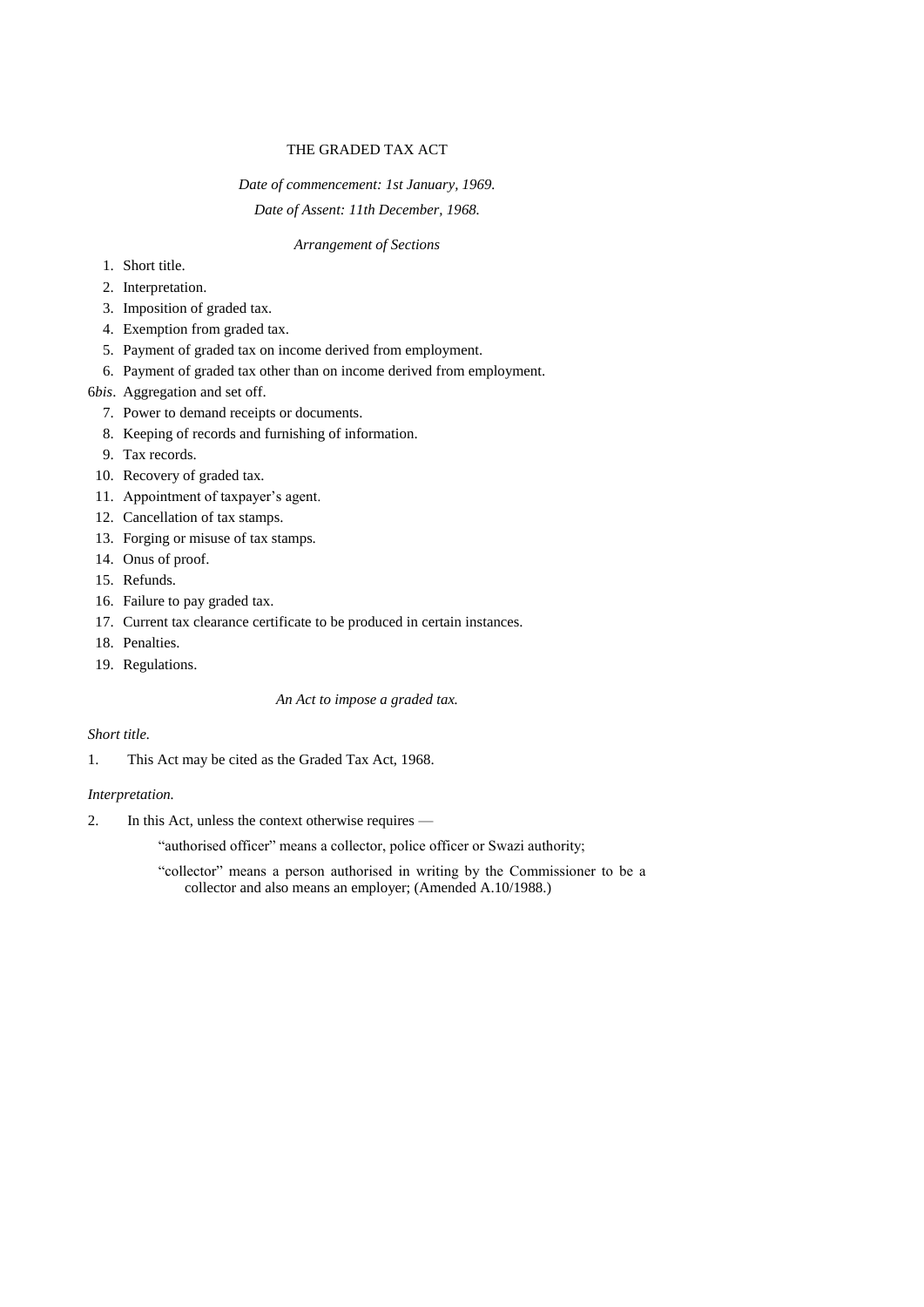- "Commissioner" means the Commissioner of Taxes appointed under the Income Tax Order, 1975; (Added A.7/1985.)
- "employer" has the same meaning as in the Second Schedule to the Income Tax Order, 1975; (Amended A.10/1988.)

"graded tax" means the tax imposed by section 3;

- "income" means gross cash income received by or accrued to or in favour of a person —
	- (*a*) from any source within Swaziland in respect of
		- (i) his trade, business or profession;
		- (ii) wages or salary arising from his employment;
		- (iii) any dividend, interest, allowance or annuity, except a cash allowance paid *bona fide* in terms of a contract of service in lieu of rations in any case where the employee has the option to receive rations as an alternative to the cash allowance;
		- (iv) rent, royalty or premium for a lease; or
	- (*b*) income deemed to be from a source in Swaziland by virtue of section 3(2);

(Replaced A.10/1988.)

"magistrate's court" means a court established under the Magistrates Courts Act, 1938; (Replaced A.10/1988.)

"Minister" means the Minister for Finance;

"stamp" means a stamp approved by the Commissioner;

- "Swazi authority" includes a person holding office as a Chief within the area of his jurisdiction in accordance with Swazi law and custom or an indvuna or umgijimi or anyone duly authorised to perform the Chief's function; (Amended A.7/1985.)
- "tax card" means a card relating to the payment of tax and approved by the Commissioner;

"taxpayer" means a person liable to pay tax; and

"tax year" means the period commencing on the first day of January, 1969, and ending on the thirtieth day of June, 1969, and each period thereafter commencing on the first day of July in one year and ending on the thirtieth day of June in the next ensuing year. (Amended A.25/1969.)

#### *Imposition of graded tax.* (*Schedule*)

3. (1) Every person (excluding a company or an association or a body of persons, corporate or unincorporate) whether in receipt of income or not who is resident or domiciled in Swaziland shall pay a graded tax at the appropriate rate prescribed in the Schedule.

(2) For the purposes of subsection (1), a person who, being a citizen of Swaziland recruited on a foreign contract of employment, is employed outside Swaziland shall be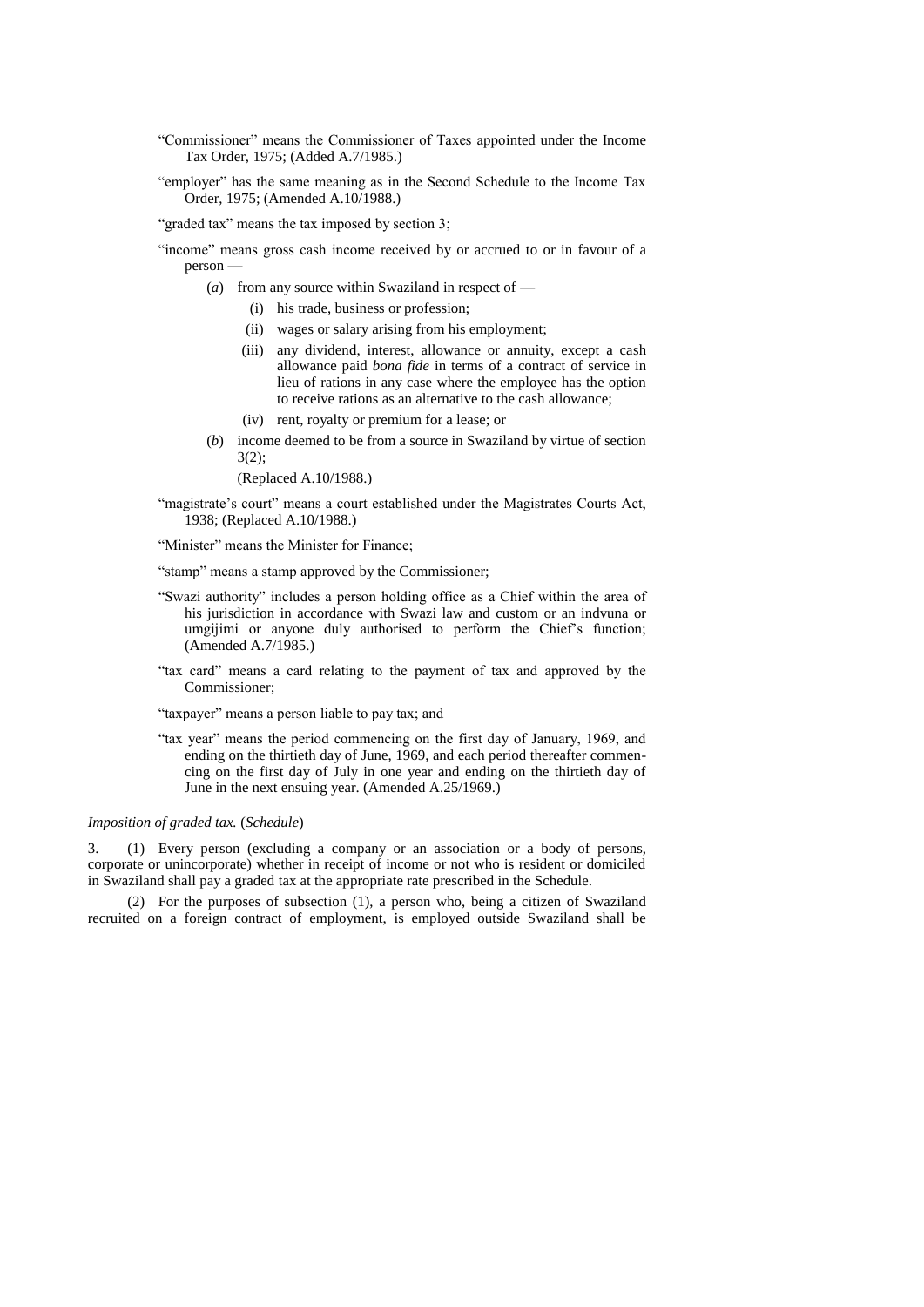deemed to be domiciled or resident in Swaziland and his income from such employment shall be deemed to be income from a source in Swaziland.

(Amended A.10/1988.)

# *Exemption from graded tax.*

- 4. (1) The following are exempt from the payment of graded tax
	- (*a*) a woman not in employment or whose income from employment does not exceed fifteen emalangeni a month;
	- (*b*) a person who is under the apparent age of eighteen years and for the purposes of this subsection a person shall be deemed to be of or over such age unless he produces evidence that he is under such age. (Replaced A.10/1988.)
	- (*c*) a *bona fide* visitor to Swaziland who remains for not more than two months during the tax year, and who is not in receipt of income; and
	- (*d*) a person who is in possession of a current certificate of exemption issued to him in accordance with subsection (2).

(2) Upon application to him in the prescribed form, the Commissioner shall issue a certificate of exemption from graded tax to a person who satisfies him that he -

- (*a*) is indigent or otherwise unable by reason of age, chronic disease or other good cause, to pay graded tax; or
- (*b*) was in full-time attendance at a school or any other educational institution recognized by the Minister:

Provided that the certificate shall only confer exemption for the period that he was in full-time attendance at such school or institution; or

(*c*) is of a class of person whom the Minister has by notice in the Gazette exempted from payment of graded tax. (Amended A.25/1969.)

(3) The Commissioner may in writing delegate the duty imposed on him under subsection (2) to a public officer in his department. (Amended A.25/1969.)

#### *Payment of graded tax derived from employment and related matters.*

5. (1) Every person who, on the 1st July, 1987 is an emperor who becomes an employer after that date shall apply to the Commissioner for registration as an employer in such form as the Commissioner may require within fourteen days of such date or, in the latter case, of becoming an employer or, in either case, within such further period as the Commissioner may allow:

Provided that every person who, on the 1st July, 1987, is an employer or who, after that date becomes an employer and is registered in compliance with paragraph 15 of the Second Schedule to the Income Tax Order, 1975 shall, for the purposes of this section, be deemed to be registered.

(2) An employer shall deduct the amount of the graded tax referable to the income derived by a person from his employment from the first salary or wages payable to him each month in respect of such- employment in accordance with Part I of the Schedule:

Provided that: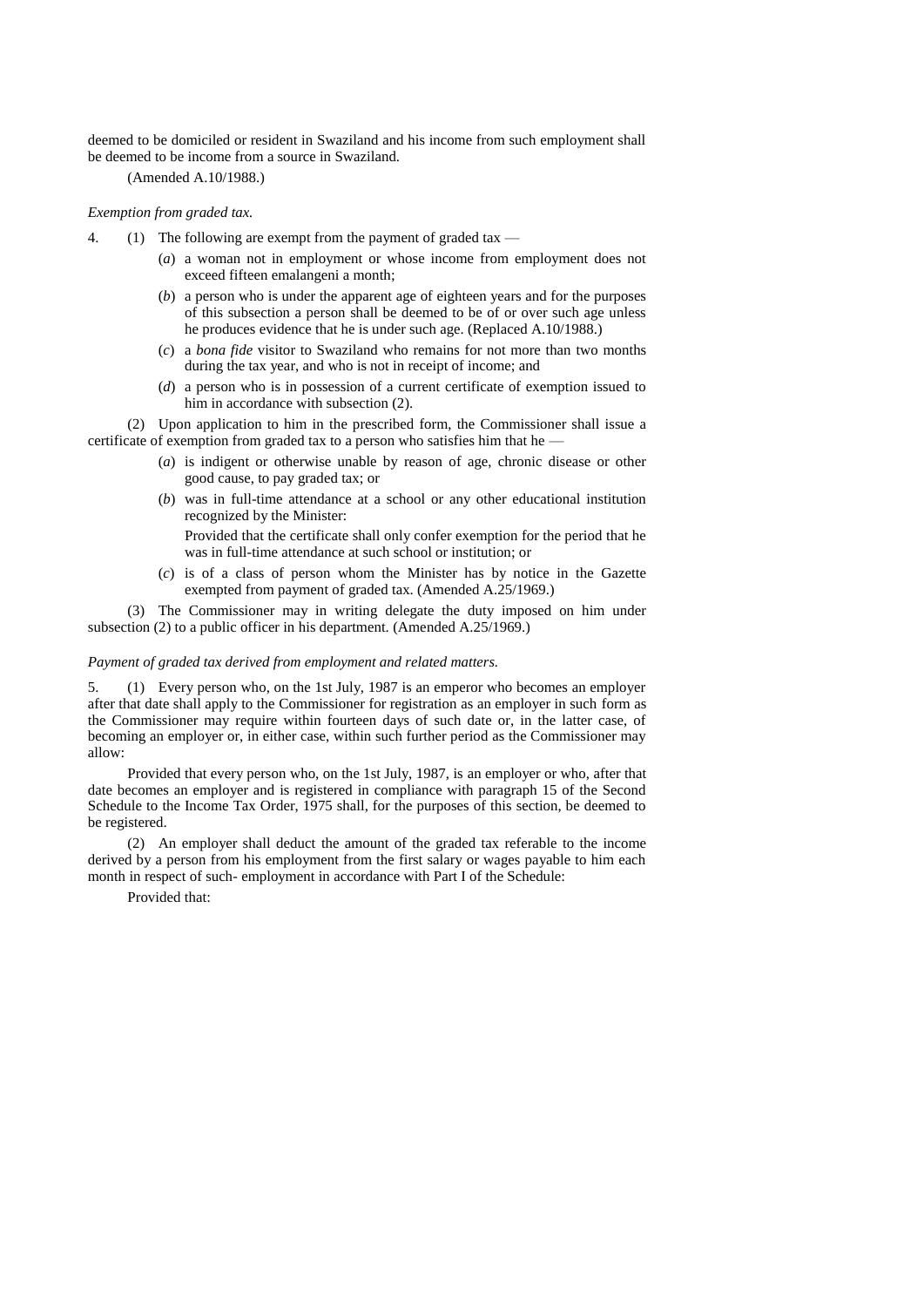- (i) upon being satisfied that a person is employed by more than one employer, the Commissioner may by written notice to all the employers concerned nominate one of them as the employer responsible for the deduction from such person's salary or wages of the total amount of graded tax for which such person is liable under this Act; and
- (ii) in the event of such person ceasing to be employed by the employer so responsible as provided in paragraph (i) of this proviso, such employer shall forthwith notify the other employer or employers of such person accordingly, and the provisions of this section shall thereupon apply to such employer or employers, as the case may be.

(3) An employer may, with the written permission of the Commissioner, maintain a tax card for each employee and such card shall be made available by the employer for inspection by the employer or a collector at all reasonable times:

Provided that the Commissioner may, after reasonable notice to an employer, withdraw any permission granted under this subsection or, by notice in the Gazette, prescribe any class or classes of employers or employees in relation to whom his permission to maintain tax cards shall not be required.

- (4) (*a*) Every employer shall deducts from the salary or wages of his employee the amount of graded tax which the employee is liable to pay under this Act shall, except as otherwise provided in paragraph (*b*), pay the amount so deducted to the Commissioner within seven days after the end of the month to which the deduction relates and within fourteen days after the end of the tax year or within such longer period as the Commissioner may allow, render to the Commissioner a return, in such form as the Commissioner may approve, setting out the names of the employees, the total amount of income paid to each employee and the total amount of graded tax deducted from the salary or wages of each employee during that tax year.
	- (*b*) An employer who maintains a tax card for his employee shall, in respect of each deduction of graded tax, affix to the tax card a revenue stamp of a denomination equal to the amount deducted and shall, within fourteen days after the end of the tax year or within such longer period as the Commissioner may allow, deliver to the Commissioner all tax cards of his employees relating to the tax year together with a list in duplicate certified by him as correct showing the names of each employee to whom the tax cards relate.
- (5) (*a*) Except as otherwise provided in paragraph (*b*), every employer shall issue a graded tax clearance certificate to his employee at the end of the tax year setting out the amount of graded tax deducted in respect of that year.
	- (*b*) Where an employer maintains a tax card for an employee and has complied with the provisions of subsection  $(4)(b)$ , the Commissioner shall issue a graded tax clearance certificate in respect of the relevant tax year and forward the certificate to the employer for delivery to the employee.
	- (*c*) Where an employee leaves his employment before the end of a tax year, the employer shall issue a provisional graded tax clearance certificate or a tax card, as the case may be, to such employee and if such person does not become employed within that tax year he may, at the end of that tax year,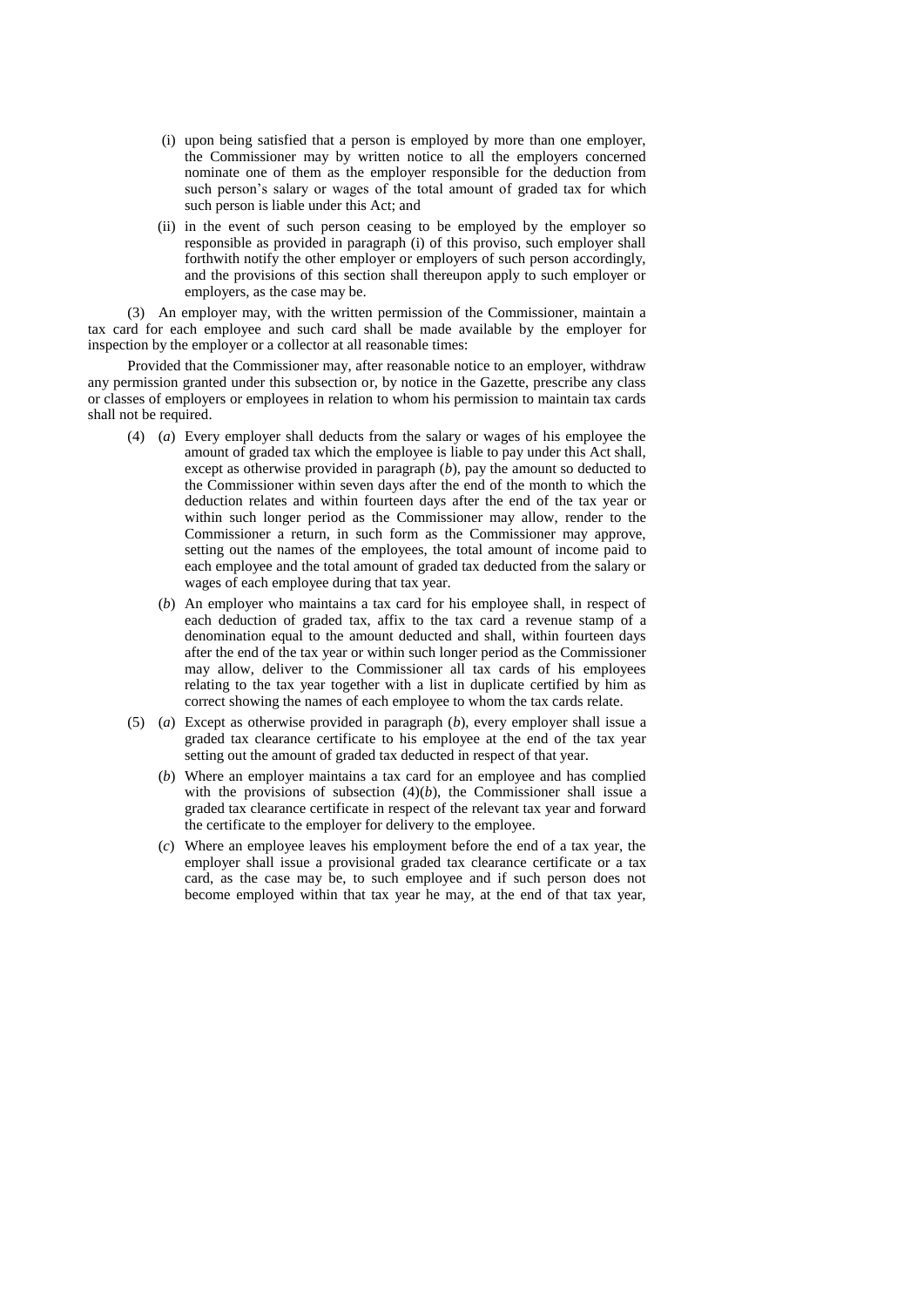surrender the provisional graded tax certificate or tax card to the Commissioner who shall issue to him a graded tax clearance certificate.

(6) Before commencing his duties under a contract of employment the employee shall hand over to his employer the provisional graded tax clearance certificate or a tax card, as the case may be, delivered to him by any previous employer during the year in which he so commences his duties.

(7) If an employee fails to hand over to employer the provisional graded tax clearance certificate or the tax card referred to in subsection (6) or it appears from the certificate or tax card that the employee has not paid tax during the tax year of at least thirty-five cents per month for each month of the tax year to the date the employee entered upon his duties, the employer shall deduct from the first wages or salary of the employee an amount sufficient to make up that amount unless the employee satisfies his employer by means of such proof as may be prescribed that he was exempt from paying graded tax for the previous months of the tax:

Provided that the Commissioner may in writing direct that the employer may deduct a lesser amount or that the amount may be deducted in instalments.

(8) An employer, who, without lawful excuse, fails to perform a duty imposed on him by this section shall be guilty of an offence.

(9) An employer who fails to deduct graded tax from the salary or wages of his employee or to pay any amount of tax deducted within the periods prescribed in subsection (4) shall become personally liable to pay such tax and in addition, shall be liable to pay to the Commissioner interest at 1% per month from the date on which the tax not deducted becomes due together with a penalty not exceeding 12% per annum which the Commissioner may impose in respect of graded tax not remitted within the prescribed period.

(Amended A.25/1969; Replaced A.10/1988.)

*Payment of graded tax other than on income derived from employment.* (*Schedule Part II*)*.*

6. (1) Graded tax payable other than on income derived from employment shall be paid to a collector —

- (*a*) in the case of a person leaving Swaziland and not intending to return before the end of the tax year, by the taxpayer before he leaves Swaziland;
- (*b*) in the case of a person dying during the tax year, by his estate as a debt due at the date of death; and
- (*c*) in any other case, by the taxpayer annually at the end of each tax year.

(Amended A.25/1969.)

(2) The amount of graded tax payable by a person under subsection (1) shall be eighteen Emalangeni unless he or, in the case of a deceased person the representative of his estate, has lodged a declaration in the prescribed form with the Commissioner that he has no income or that his yearly income is less than six hundred Emalangeni and such declaration is lodged —

- (*a*) in the case of a person referred to in sub-paragraph (*a*) of that subsection, before his departure from Swaziland;
- (*b*) in the case of a person referred to in sub-paragraph (*b*) of that subsection, within six months of the death of the taxpayer; and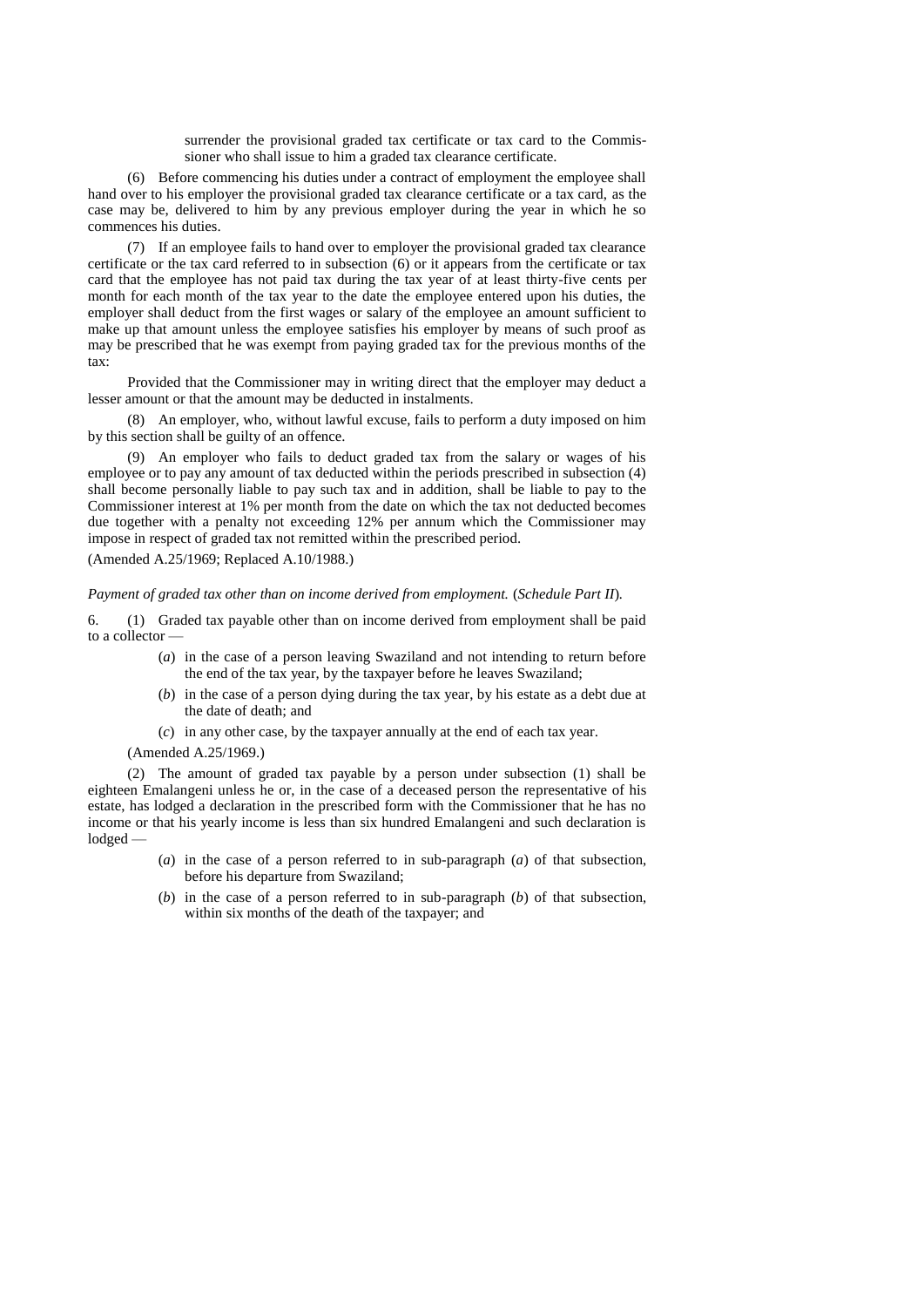(*c*) in the case of a person referred to in sub-paragraph (*c*) of that subsection, not later than three months before the end of the tax year.

whereupon the amount of tax payable shall be based on the information contained in such declaration.

# (Replaced A.7/1985.)

(3) A collector shall issue a graded tax clearance certificate in respect of graded tax paid in terms of this section. (Amended A.7/1985; A.10/1988.)

(4) A person who makes a false statement in the declaration referred to in subsection (2) shall be guilty of an offence. (Amended A.7/1985.)

#### *Aggregation and set off.*

6*bis*. A person who has, in respect of the tax year for which he is liable to pay graded tax, paid such tax under section 5 or 6 shall not be required to pay, in the aggregate, more than the maximum amount of tax payable under this Act and any tax already paid in accordance with any of those sections shall be set off against the tax payable under the other section. (Added A.7/1985.)

#### *Power to demand receipts or documents.*

7. (1) A person liable to pay graded tax  $-$ 

- (*a*) shall, on demand made by an authorised officer, forthwith produce to him his graded tax clearance certificate; or (Replaced A.10/1988.)
- (*b*) if he is unable to produce his graded tax clearance certificate shall furnish to the officer his full names and address and shall produce such certificate or receipt within fourteen days, to a person and at a place nominated in writing by the authorised officer. (Amended A.10/1988.)

(2) A person who, without lawful excuse, fails to comply with subsection (1) shall be guilty of an offence.

(3) A person who has obtained the production of a graded tax clearance certificate or a form of tax receipt under this section and who fails to return it to the person who produced it, unless the retention is authorised by law, shall be guilty of an offence. (Amended A.10/1988.)

#### *Keeping of records and furnishing of information.*

8. (1) An employer shall keep a correct record in the prescribed form containing such details as may be prescribed in respect of each employee, and shall retain it in his possession for a period of at least five years.

(2) An employee shall supply his employer with such information as may be necessary to enable him to comply with subsection (1) when requested by the employer to do so.

(3) A collector may inspect the records referred to in subsection (1) when requested by the employer to do so.

(4) An employee who fails to provide the information requested of him by the employer in terms of subsection (2) or who knowingly supplies false information shall be guilty of an offence.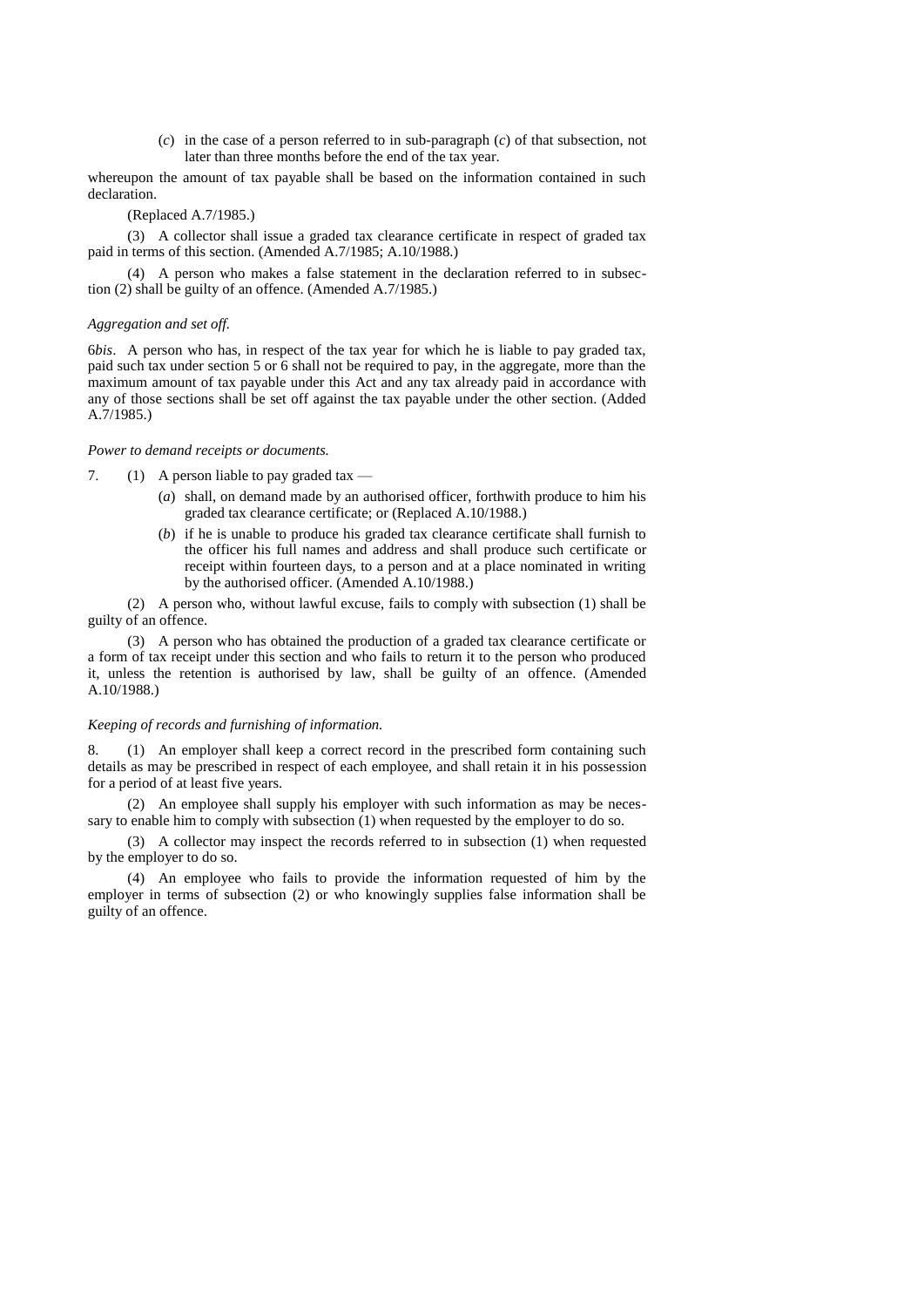- (5) An employer who
	- (*a*) fails to make or retain the records as required in subsection (1); or
	- (*b*) keeps false records; or
	- (*c*) fails or refuses to make his records available for inspection by a collector in terms of subsection (1);

shall be guilty of an offence.

### *Tax records.*

9. (1) A collector who fails to keep records in a form required by the Commissioner shall be guilty of an offence.

(2) An extract from these records, certified as correct by the Commissioner shall be received as *prima facie* evidence of the facts therein stated upon production in a court.

#### *Recovery of graded tax.*

10. (1) When graded tax becomes due, it shall be a debt due to the Government and payable in the manner prescribed by this Act.

(2) Where a person fails to pay graded tax due or payable by him, the Commissioner may file with the clerk of a magistrate's court a statement certified by him as correct setting forth the amount of tax so due or payable, and such statement shall have the effect of, and proceedings may be taken on it as if it were, a civil judgment lawfully given in that court in favour of the Government for a liquid debt of the amount specified in the statement.

(3) (Repealed A.10/1988.)

#### *Appointment of taxpayer's agent.*

11. If necessary, the Commissioner may declare a person to be the agent of any other person, and the person so declared an agent may be required to make payment of any graded tax due by that person from any money, including pension, salary, wages or other remuneration held by him for, or due by him to, the person whose agent he had been declared to be.

#### *Cancellation of tax stamps.*

12. A person, on affixing a tax stamp to a tax card, shall immediately deface the stamp by writing or impressing in ink on or across it his name or initials or the name or title of his firm or company or his business name, and the date of defacement, so as effectually and permanently to deface the stamp and render it incapable of being used again.

#### *Forging or misuse of tax stamps.*

13. The provisions of Part VI of the Stamp Duties Act No. 37 of 1970 shall apply in relation to stamps under this Act.

#### *Onus of proof.*

14. In any proceedings, whether civil or criminal, under or arising out of this Act, it shall be presumed that a person is liable to pay graded tax unless the contrary is proved.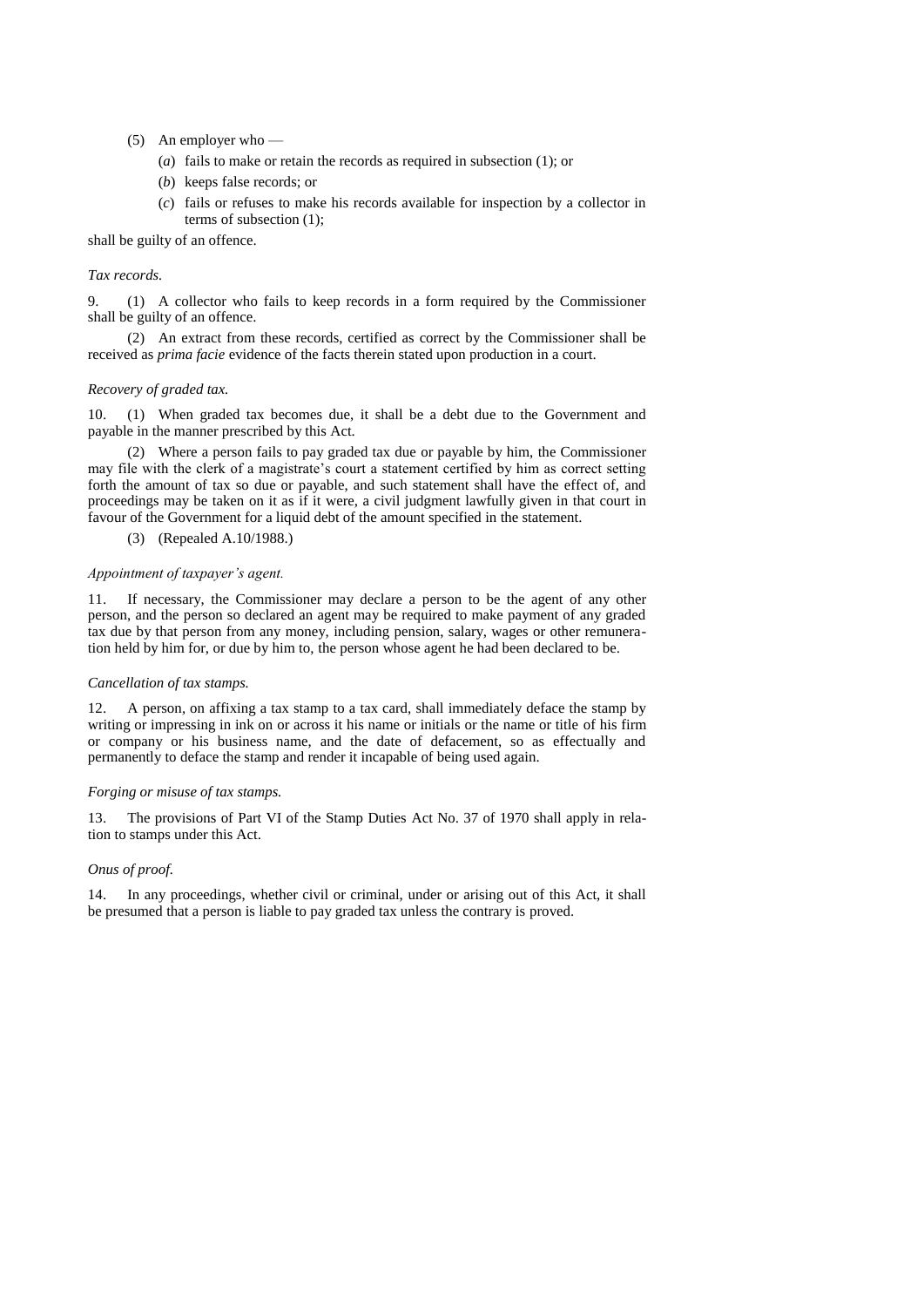#### *Refunds.*

15. Where the Commissioner is satisfied that an amount paid by a person was in excess of the amount payable under this Act, he shall refund to that person the amount of such overpayment.

- (2) (Repealed A.10/1988.)
- (3) (Repealed A.10/1988.)

#### *Failure to pay graded tax.*

16. A person who, without lawful excuse, fails to pay graded tax due by him within thirty days of the date on which it falls due, shall be guilty of an offence.

#### *Current tax clearance certificate to be produced in certain instances.*

17. Notwithstanding any other law, no licence, permit, passport, travel document, certificate of khonta or of naturalisation or registration as a citizen of Swaziland, or any other certificate or document of authorisation prescribed by regulation shall be issued to a person liable to pay graded tax, without prior production, to the person authorised by law to issue such licence, passport, travel document, certificate or other document, of the current tax clearance certificate issued to the person in whose favour the document is required.

#### *Penalties.*

18. A person who has committed an offence specified in —

- (*a*) section 7(2) or 8(4) shall be liable on conviction to a fine not exceeding ten emalangeni or, in or in default of payment thereof to imprisonment for a period not exceeding seven days;
- (*b*) section 5(8) or 8(5) shall be liable on conviction to a fine not exceeding fifty emalangeni or, in or in default of payment thereof to imprisonment for a period not exceeding two months; (Amended A.10/1988.)
- (*c*) section 6(6) shall be liable on conviction to a fine not exceeding one hundred emalangeni or imprisonment for a period not exceeding three months, or both, and the court shall, in addition, order him to pay the amount of the graded tax for which he would have been liable but for his false statement;
- (*d*) section 7(3) or 9(1) shall be liable on conviction to a fine not exceeding one hundred emalangeni or imprisonment for a period not exceeding three months, or both; or
- (*e*) section 16 shall be liable on conviction to a fine not exceeding the equivalent of three times the amount of unpaid tax or, in default of payment thereof, to imprisonment for a period not exceeding four months.

(Original section 18 Repealed by A.7/1985; Renumbered A.10/1988.)

#### *Regulations.*

19. The Minister may, by notice in the Gazette, make regulations to implement the objects of this Act, and in particular but without limiting the generality of the foregoing, such regulations may provide for —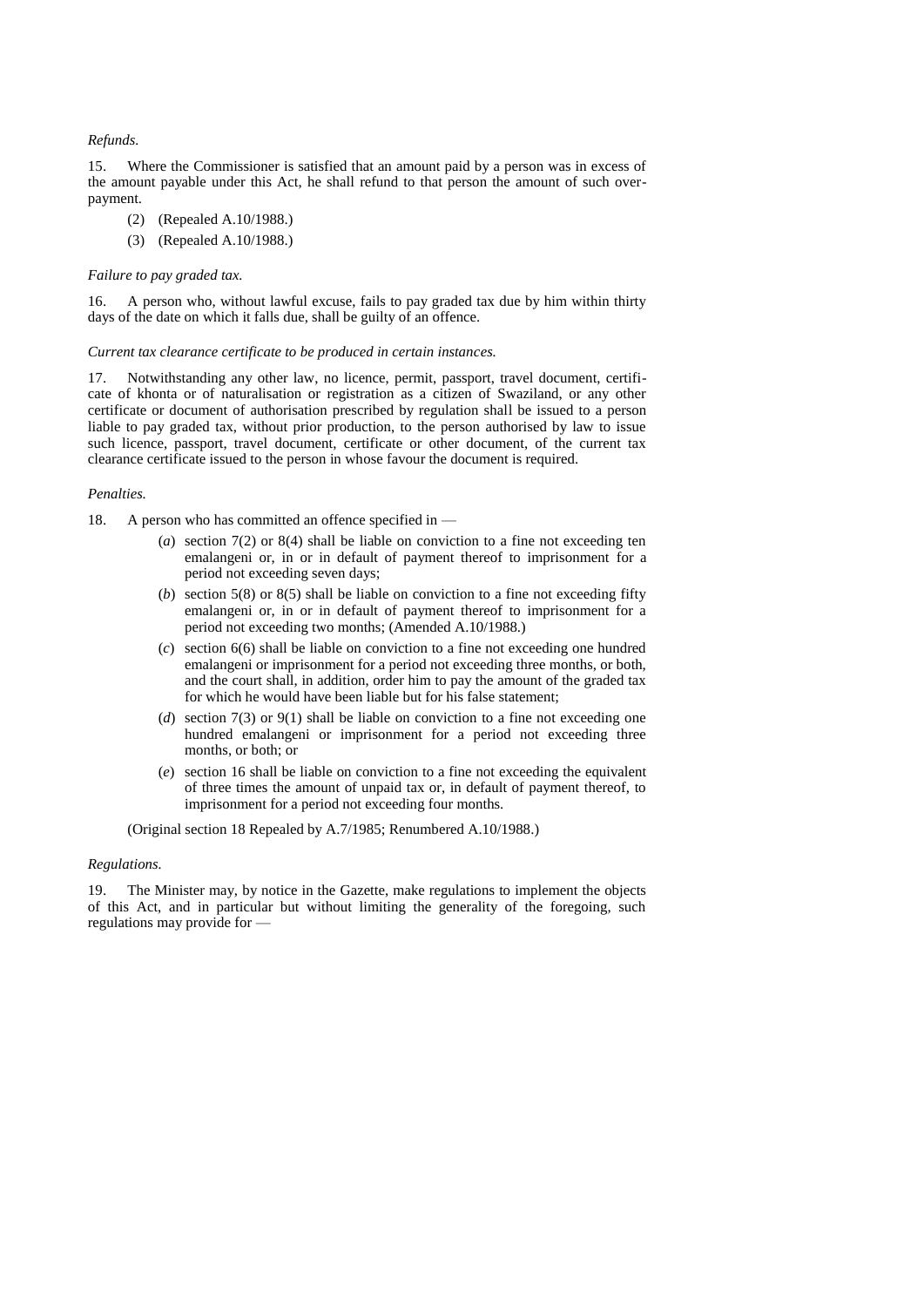- (*a*) the form of return, receipt, certificate or other document required or permitted by this Act;
- (*b*) the furnishing of tax cards free of charge to persons requiring them;
- (*c*) the functions of a Swazi authority in relation to the collection of graded tax;
- (*d*) the fee to be charged for a duplicate copy of a document required or permitted to be used by this Act;
- (*e*) the payment at the request of a taxpayer of annual graded tax in instalments by affixing stamps on tax cards or in any other manner; and
- (*f*) anything that may be, or is required to be prescribed by this Act.

(Renumbered A.10/1988.)

# **SCHEDULE**

# (Amended A.25/1969.)

# (Sections 3 and 6)

#### PART I

| (A) | Rates of taxation payable by employees |                                                                   | Tax payable a month |
|-----|----------------------------------------|-------------------------------------------------------------------|---------------------|
|     |                                        |                                                                   | E. c.               |
|     | (1)                                    | A person who is not in receipt of income exceeding E25.00 a month | 35                  |
|     | (2)                                    | A person who is in receipt of income exceeding E25.00 a month     | 50                  |
|     | (3)                                    | A person who is in receipt of income exceeding E37.50 a month     | 1.00                |
|     | (4)                                    | A person who is in receipt of income exceeding E50.00 a month     | 1.50                |

(B) Irrespective of whether an employee is employed on daily, weekly or fortnightly terms of service or rates of pay, his monthly rate of pay shall, for the purposes of assessing the tax payable by him, be deemed to be —

- (*a*) if he is paid his wages weekly, four and one-third of his weekly wage, and,
- (*b*) if he is paid his wages fortnightly, two and one-sixth of his fortnightly wage.

## PART II

| Annual graded tax<br>Rates of taxation |                                                            |       |
|----------------------------------------|------------------------------------------------------------|-------|
|                                        |                                                            | E. c. |
| (1)                                    | A person not in receipt of income or whose income does     | 4.20  |
| (2)                                    | A person in receipt of income exceeding E300.00 a year but | 6.00  |
| (3)                                    | A person in receipt of income exceeding E450.00 a year     | 12.00 |